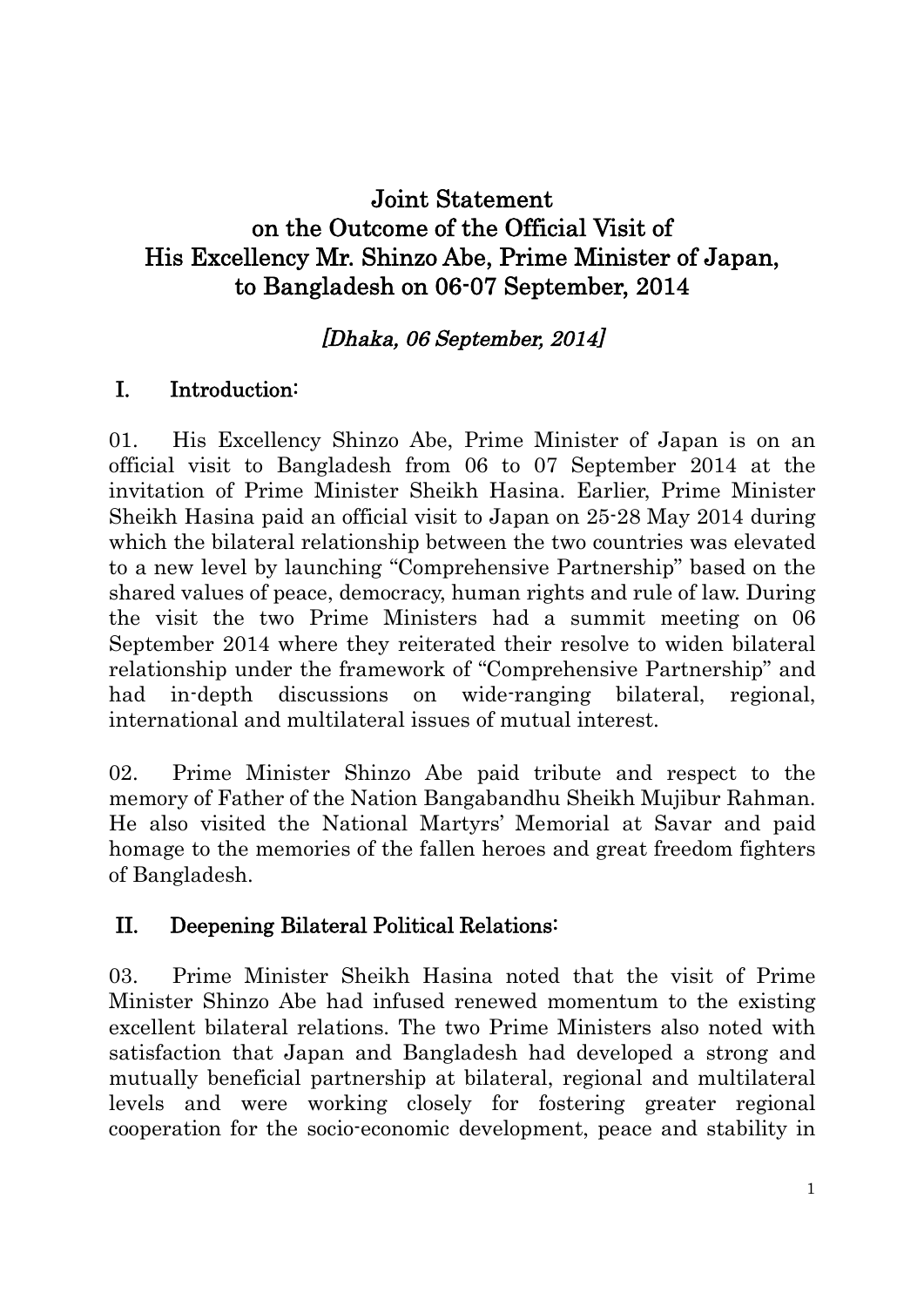South Asia. The two Prime Ministers shared the view on the importance of promoting democratic principles globally.

04. Prime Minister Sheikh Hasina applauded Japan's outstanding achievement in socio-economic development under the leadership of Prime Minister Shinzo Abe. She also noted with appreciation Japan's valuable contribution in socio-economic and infrastructural development in South Asia. Prime Minister Shinzo Abe praised Bangladesh for its spectacular success in economic and social sectors and lauded Prime Minister Sheikh Hasina's dynamic and visionary leadership in guiding Bangladesh towards becoming a Middle Income Country by 2021 and in promoting peace, stability and progress at regional and global level. He further reaffirmed that Japan would remain a trusted friend and partner of Bangladesh in achieving these goals.

05. Prime Minister Sheikh Hasina appreciated Prime Minister Abe's strong commitment towards women empowerment and his vision of increasing the percentage of women in leadership positions to 30% by 2020. Prime Minister Sheikh Hasina also apprised Prime Minister Abe of the Speaker of Bangladesh National Parliament Her Excellency Dr. Shirin Sharmin Chaudhury's participation in the World Assembly for Women (WAW) to be held in Tokyo in the second week of September. She would share Bangladesh's initiatives and success in the area of women empowerment with the audience/stakeholders.

06. The two Prime Ministers expressed their satisfaction at the launching of the Foreign Secretary level dialogue between the two countries. They hoped for deepening of bilateral policy dialogue and cooperation in the above said Foreign Secretary level dialogue to be held early next year in Dhaka.

### III. Deepening Economic Cooperation:

07. The two Prime Ministers acknowledged the imperative and benefits of regular bilateral consultations that would afford to review and seek ways for expanding and deepening bilateral trade and investment relations between the two countries. They noted with satisfaction the follow-up process on issues raised in the first meeting of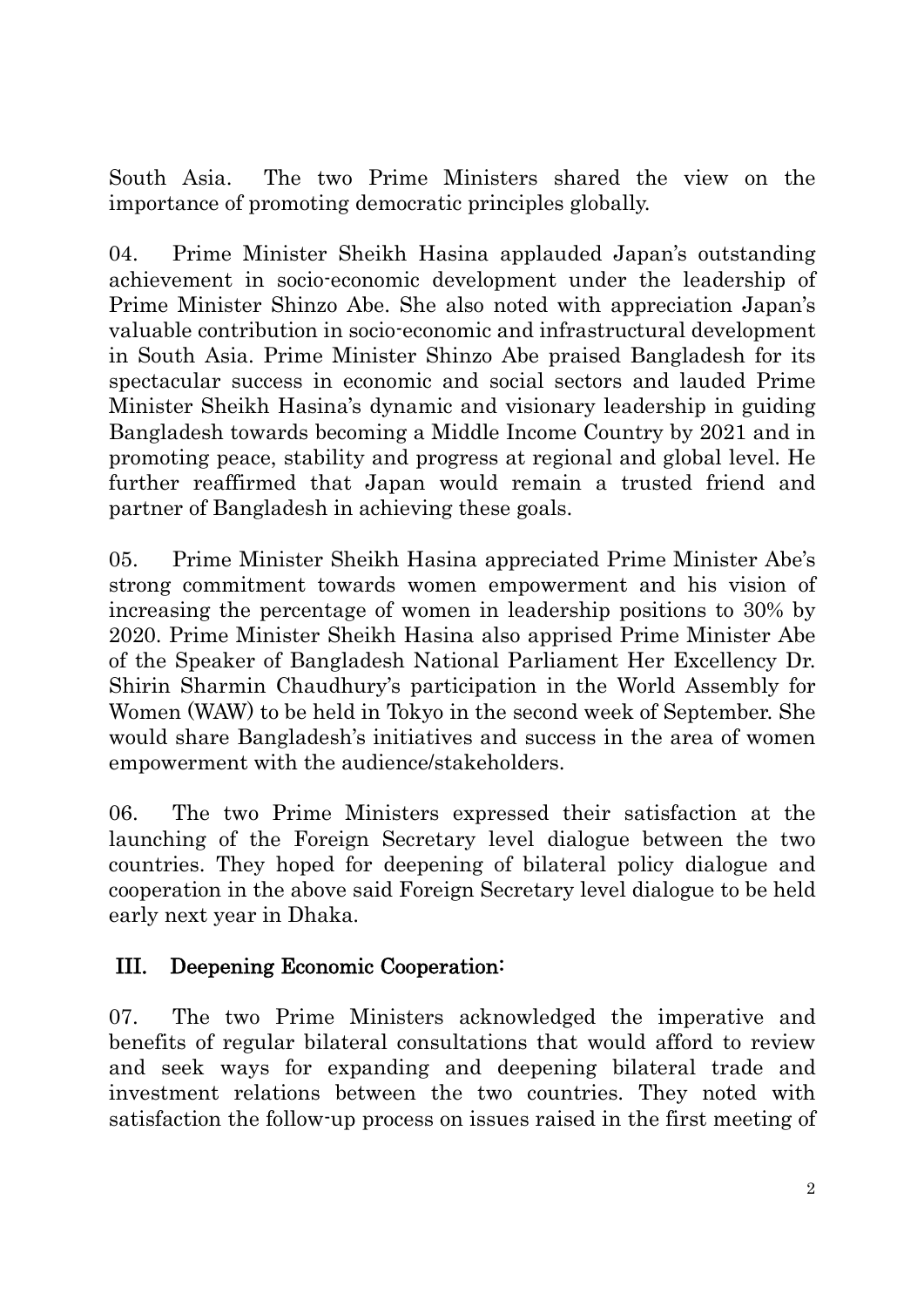the "Joint Bangladesh–Japan Public–Private Economic Dialogue" held in Dhaka on 21 August 2014, headed by respective high ranking government officials and with participation of representatives from private sectors of the two countries. Prime Minister Abe emphasized location, competitive incentives, improvement of infrastructure and labor supply are critical factors for Special Economic Zones (SEZs). He stressed the need for improving services rendered by Bangladesh's foreign investment regulatory authorities and making serious effort to ensure stable supply of primary energy and power to the industries. In this context, Prime Minister Sheikh Hasina directed relevant authorities to address these issues as soon as possible. Prime Minister Abe expressed that relevant ministries started their further consideration of reviewing the existing rules of origin of Japanese GSP scheme for knitted articles (Chapter 61 of the HS). Prime Minister Sheikh Hasina thanked Prime Minister Abe for his intention towards further promoting bilateral trade and investment, expressing her hope that Japan's import from and investment in Bangladesh would be increased. Emphasizing the importance of expansion of overall bilateral economic relations including bilateral trade, the two Prime Ministers welcomed the holding of "Bangladesh-Japan Business Forum" organized by the Japan External Trade Organization (JETRO), the Board of Investment (BOI) and the Federation of Bangladesh Chamber of Commerce and Industry (FBCCI) inviting high level Japanese CEOs on 06 September, 2014. Prime Minister Sheikh Hasina expressed her expectation on Japanese Tech-Oriented SMEs investment in Bangladesh and welcomed the establishment of JETRO's SME support platform in Dhaka.

08. Prime Minister Sheikh Hasina expressed appreciation to Japan's continuing support to the socio-economic development of Bangladesh. In this context, she deeply appreciated reiteration by Prime Minister Abe of his commitment made in May to provide up to 600 billion Yen of additional assistance, mainly Yen loans, to Bangladesh in about 4 or 5 years from 2014. Prime Minister Sheikh Hasina also thanked Prime Minister Abe for having dispatched an ODA Mission to Bangladesh in August, 2014, to discuss strengthening of policy dialogue in accordance with the Joint Statement issued on 26 May, 2014. The two Prime Ministers welcomed that the two countries shared a view on the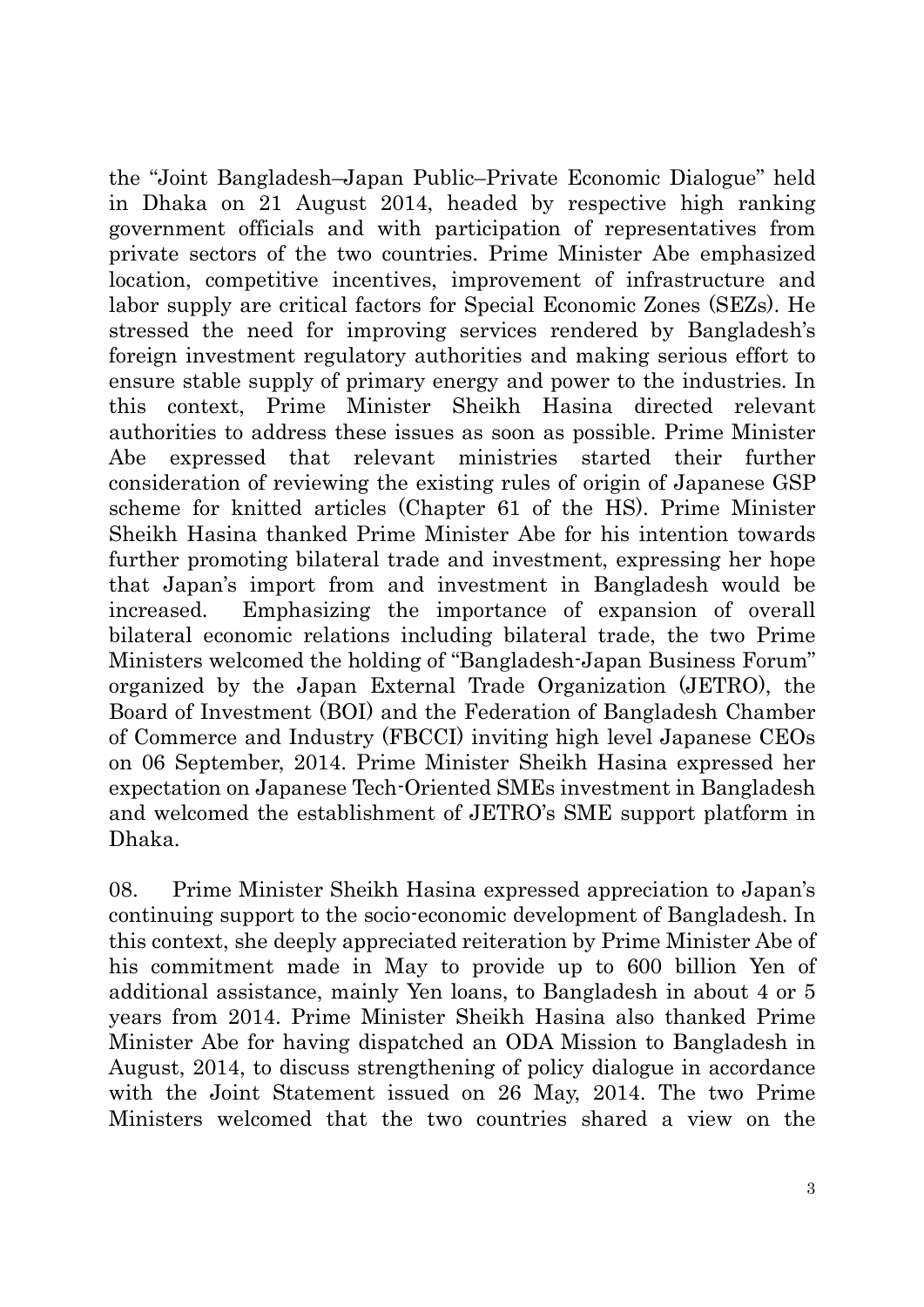direction of economic cooperation to be pursued under the initiative of the Bay of Bengal Industrial Growth Belt (BIG-B) and the need for strengthening collaboration and cooperation in project formulation and implementation through policy dialogue. The two Prime Ministers shared their intention to carry out cooperation in the areas of 1) transport network improvement, 2) stable power supply, 3) urban development such as economic zone development, and 4) private sector development such as financial accessibility promotion. While noting the three pillars of the BIG-B initiative, namely 1) developing economic infrastructure, 2) improving investment environment, and 3) fostering connectivity, the two Prime Ministers also shared expectation that BIG-B initiative, with maximum use of Japan's advanced technologies, such as high efficient coal-fired power generation, would contribute to mutual benefits and prosperity of both countries.

09. The two Prime Ministers welcomed that Japan Mint had produced and delivered 500 million pieces of 2 Taka Bangladesh coin by April, which was the first occasion for Japan Mint to produce circulating coin for any foreign government since the Second World War.

10. Keeping in mind that stable energy supply is the key to economic development in Bangladesh, the two Leaders reaffirmed the importance of strengthening energy cooperation between the two countries including in the area of peaceful uses of nuclear energy. In this regard, the two Prime Ministers shared their intention to hold the first meeting of "Japan-Bangladesh Expert Dialogue on Peaceful and Safe Uses of Nuclear Energy" before the end of 2014 and continue to hold such meetings in the years ahead in order to strengthen the bilateral cooperation in the area of peaceful and safe uses of nuclear energy and human resources capacity building, as well as to share the experience and lessons learned from the accident at the Fukushima Daiichi Nuclear Power Station of Tokyo Electric Power Company. Prime Minister Sheikh Hasina appreciated the support of Japan Atomic Energy Agency's Integrated Support Center for Nuclear Nonproliferation and Nuclear Security (ISCN) in the workshop in Dhaka co-organized by ISCN and Bangladesh Atomic Energy Commission in June this year.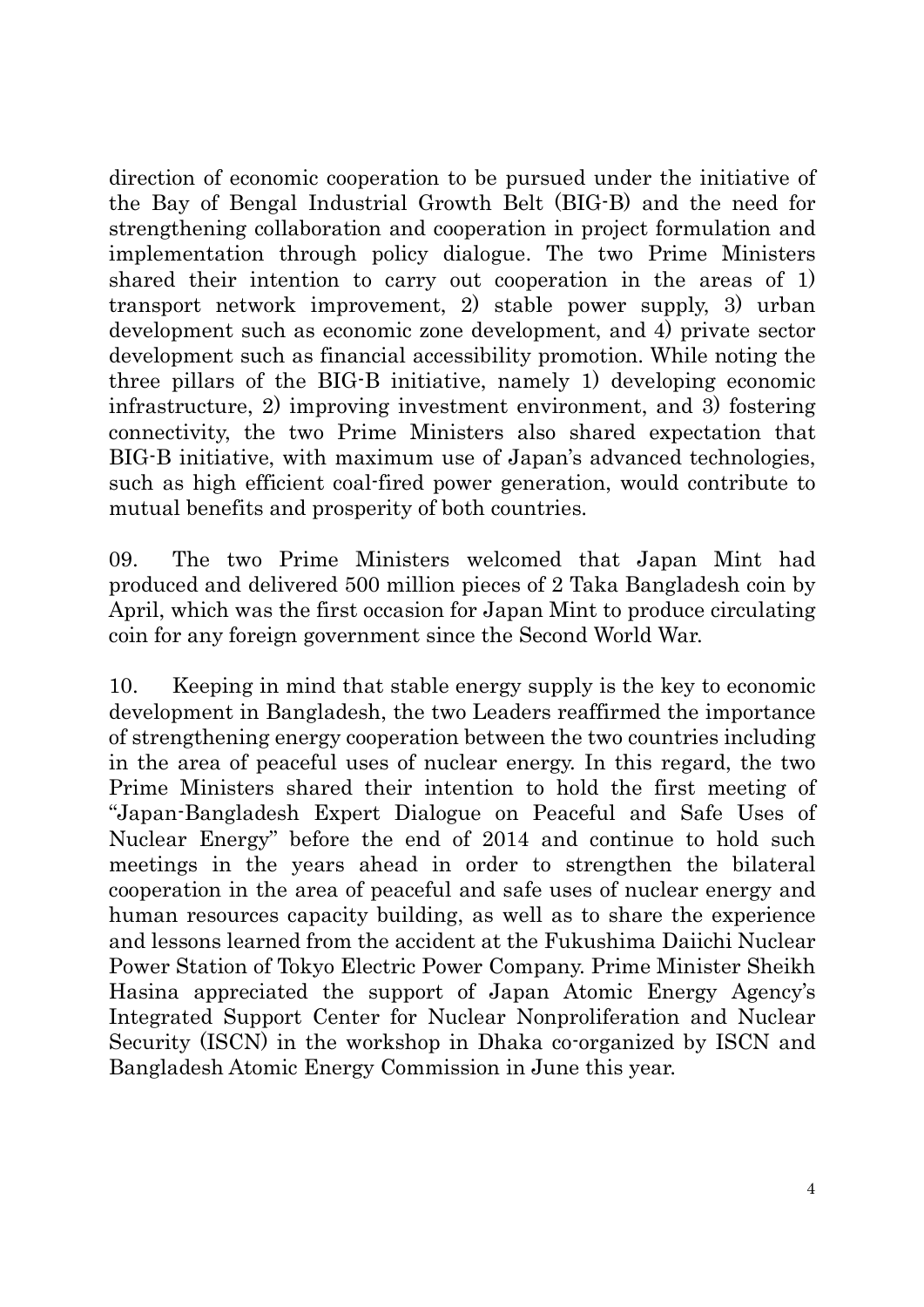11. The two Prime Ministers observed that the two countries experience natural disasters in increasing intensity and frequency such as earthquakes, cyclones, floods and sediment related disasters and that the risk and impact of these disasters are expected to rise in future due to climate change as a result of global warming. The two Prime Ministers expressed their intention to share information for research on, and management of natural disasters. Both sides also decided to cooperate in the sector of disaster risk reduction (DRR), particularly mitigating earthquake disaster, through technology transfer and to work out a framework of cooperation in this regard soon. Bangladesh side lauded Japan's leadership in global discourse on DRR and hosting the Third UN World Conference on Disaster Risk Reduction to be held in Sendai, Japan in March 2015. The two Prime Ministers emphasized the need for high level participation in and close cooperation for the Conference in order to adopt the succeeding framework of the Hyogo Framework for Action 2005-2015.

The two Prime Ministers reaffirmed the importance of maintaining close cooperation to implement Bilateral Offset Credit Mechanism (BOCM) in order to promote investment in low carbon technologies, particularly adaptive to the changing needs of and challenges in Bangladesh.

The two Prime Ministers also shared the view that it is important to make an effort to utilize highly efficient coal-fired power generation technology for energy security and the reduction of greenhouse gas emissions and to share such a view in international fora.

12. The two Prime Ministers recognized the importance of establishing food value chain from farmers to consumers by making beneficial investments in Bangladesh, including through Public-Private Partnership. They emphasized having stronger agricultural cooperation between the two countries, which would promote the improvement of food productivity, crop diversification and the development of the agricultural infrastructure. It would also help better maintain food safety, food security, promote steady social and economic growth and maintain multiple functions such as conserving lands and preserving biodiversity.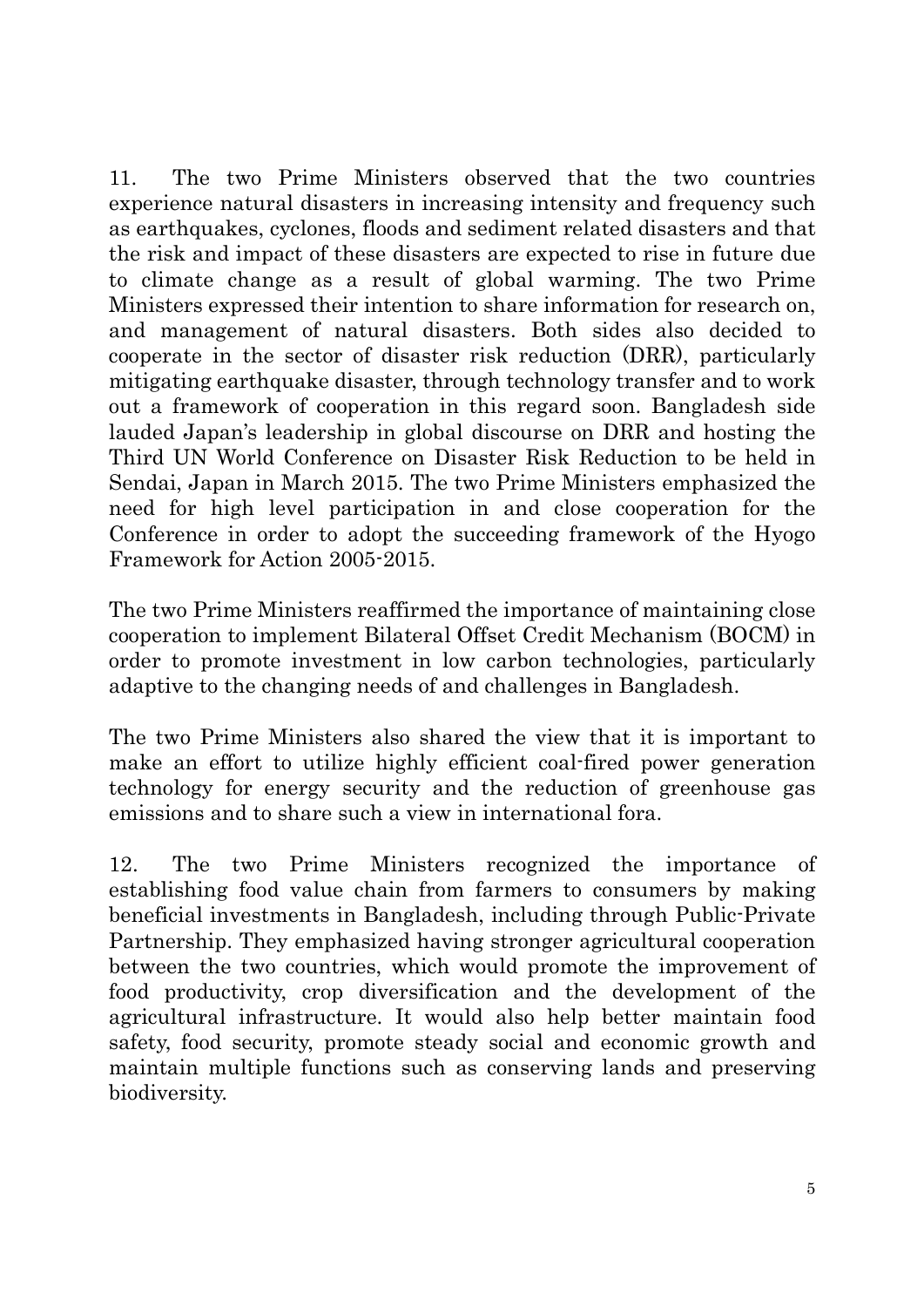The two Prime Ministers shared their views that marine resources should be utilized in a sustainable manner based on scientific evidence. In this context, the two Prime Ministers express their intention to work together for promoting the idea of Blue Economy.

13. The two Prime Ministers welcomed recent progress of the cooperation between medical professionals of both countries, such as the establishment of a hospital introducing Japanese medical excellences and the implementation of an ultrasound training program in Bangladesh. They also expressed the hope that a medical inspection mission from Bangladesh would soon be dispatched to review the issue of equalizing Japan's medical PhD with appropriate clinical training with that in Bangladesh. The two Prime Ministers also welcomed the introduction of Information Technology Engineers Examination (ITEE) in Bangladesh in September 2014 through the technical cooperation of the Japan International Cooperation Agency (JICA) and the Information technology Promotion Agency (IPA).

# IV. Cooperation on Peace and Security issues:

14. Prime Minister Sheikh Hasina apprised that her government maintains a 'zero-tolerance' approach to all forms of terrorism, financing of terrorism and violent extremism, as well as remains firm in their resolve not to allow any terrorist individual or entity to use Bangladesh territory against its neighbors and others. Expressing her satisfaction at the existing bilateral cooperation on counter-terrorism Prime Minister Sheikh Hasina expressed her intention to add further depth and dimension to Bangladesh's cooperation with Japan to combat the scourge of terrorism and financing of terrorism as well as to work on future cooperation about transnational crime issues.

15. Prime Minister Shinzo Abe explained Japan's determination to contribute even more proactively to the peace, stability and prosperity of the international community under the policy of "Proactive Contribution to Peace" based on the principle of international cooperation and its July 2014 Cabinet Decision on Development of Seamless Security Legislation. Prime Minister Hasina welcomed Japan's increasing efforts to contribute to peace and stability of the region and the world. The two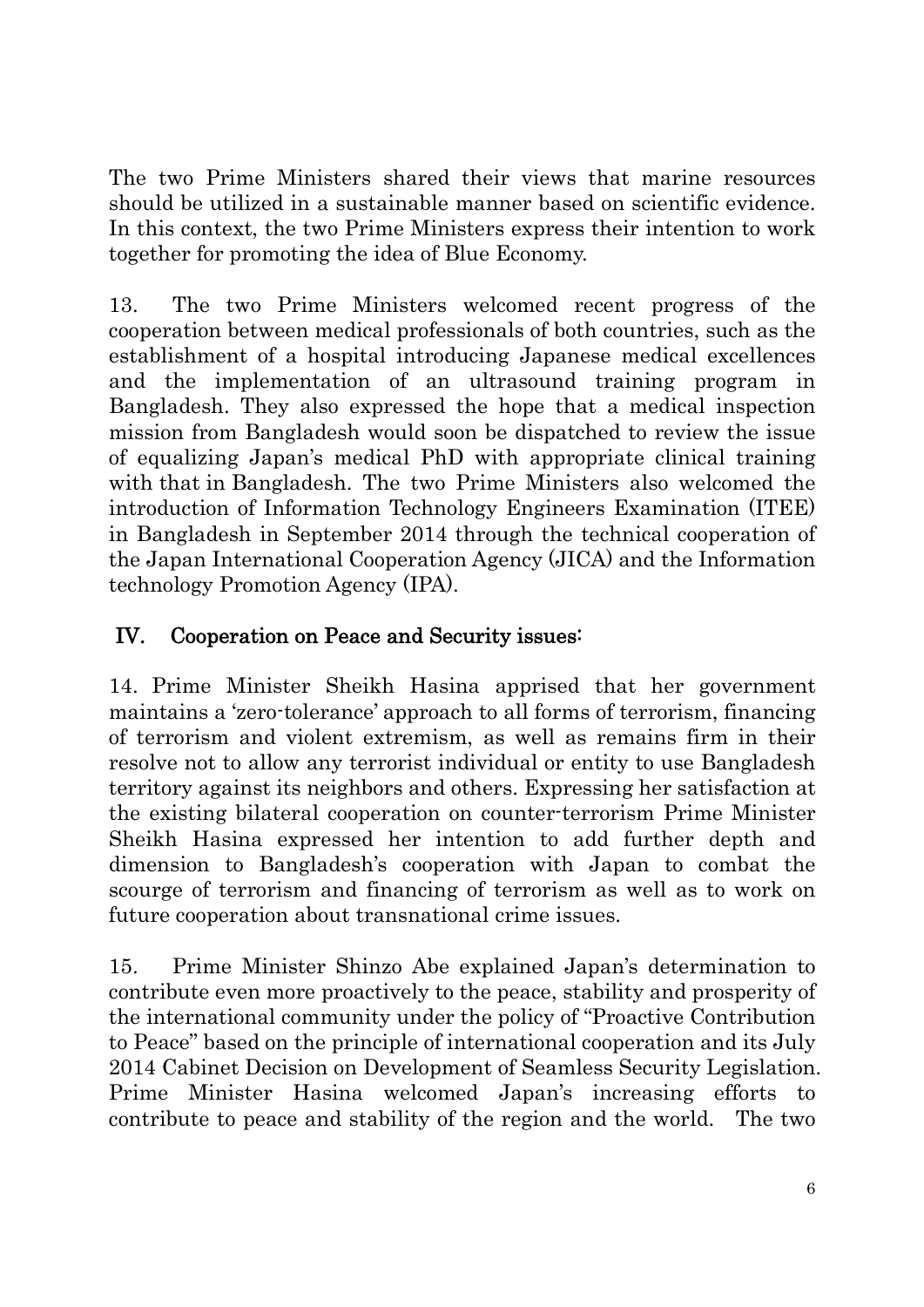Prime Ministers underscored the importance of the freedom of navigation and shared the view that international disputes and issues should be resolved peacefully and all relevant countries should adhere to relevant international law as well as globally agreed norms and practices. The two Prime Ministers also underscored the importance of overflight over the high seas and civil aviation safety, in accordance with the principles of international law and the relevant standards and recommended practices of the International Civil Aviation Organization (ICAO).

16. The two Prime Ministers reciprocated appreciation for each country's role in the maintenance of global peace and security, especially through the United Nations Peacekeeping Operations (UNPKO) as well as Peace-building activities under the auspices of the United Nations. Prime Minister Abe specially appreciated Bangladesh's leadership in the UNPKO as one of the largest Troop Contributing Countries (TCCs) and Bangladesh's proactive role as a member of the Peacebuilding Commission. Prime Minister Sheikh Hasina appreciated Japan's intention to provide assistance including sharing its experience by dispatching experts to the proposed Peace Building Centre in Bangladesh. Both Prime Ministers expressed satisfaction for the progress made so far towards setting up of the Peace Building Centre in Dhaka as well as for the implementation of Japan-Bangladesh-UN tripartite training cooperation on Protection of Civilians through the UN's mobile training teams in November.

17. Expressing their deep concern over the death of innocent civilians, including women and children, and the resulting humanitarian crisis in Gaza, Prime Minister Sheikh Hasina and Prime Minister Abe welcomed the ceasefire agreement reached between the parties in the aftermath of latest offensive. They both underscored the need for renewed efforts by the concerned international actors to resume the Middle East Peace Process for ensuring durable peace and security in the region. They also expressed their unequivocal support for the inalienable rights of the Palestinian People to establish a sovereign, independent and viable State of Palestine.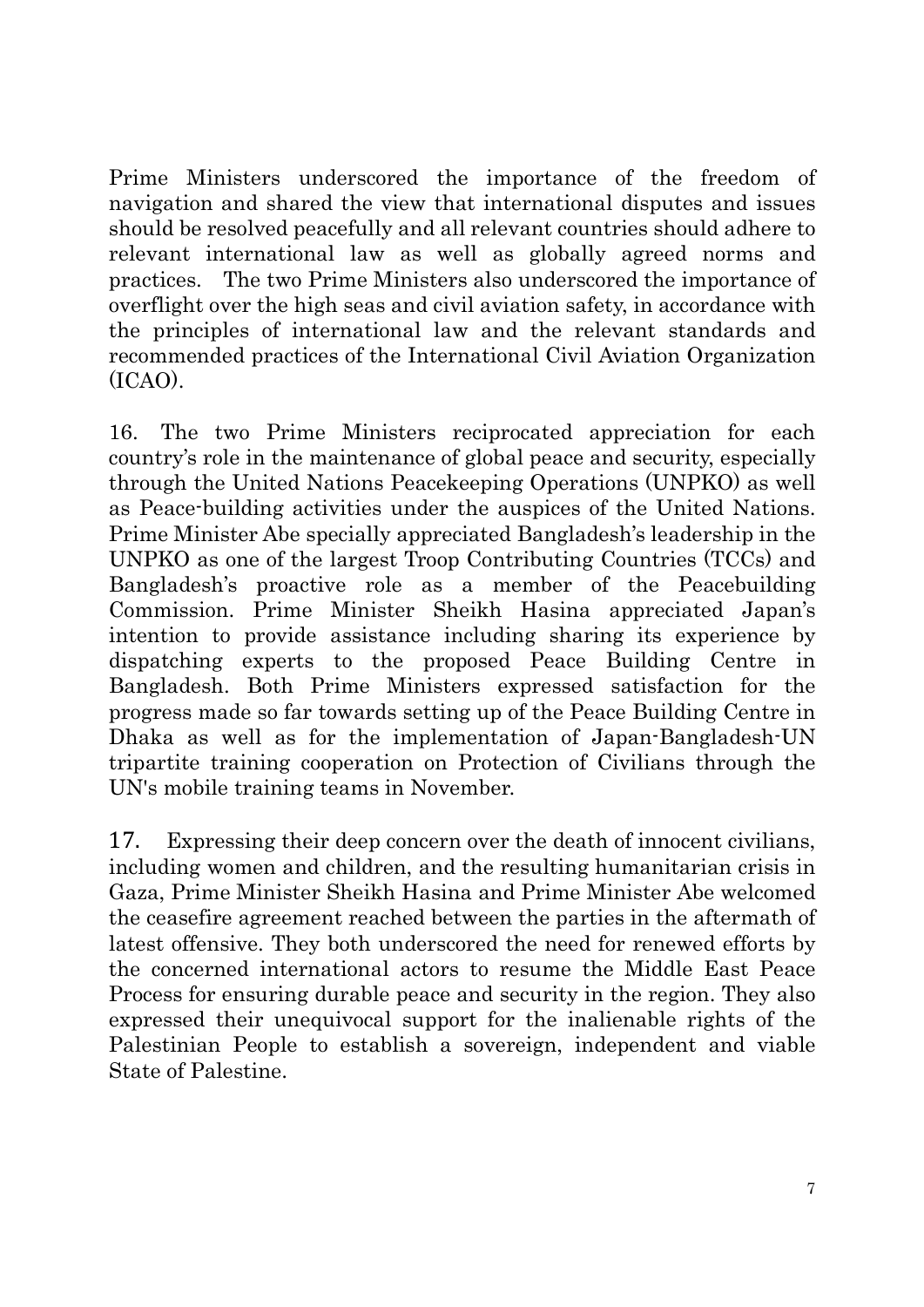18. The two Prime Ministers shared their concern over the DPRK's continued development of nuclear and missile programs, including its uranium enrichment activities. They urged the DPRK to fully comply with its international obligations under all relevant United Nations Security Council Resolutions and its commitments under the 2005 Six-Party Talks Joint Statement. They also urged the DPRK to address, without delay, the humanitarian concerns of the international community, including the abduction issue.

19. Prime Minister Abe appreciated Bangladesh's hosting of a large number of refugees from Myanmar over a long time. Prime Minister Sheikh Hasina explained Bangladesh's recent efforts in this area including the 8th round of Foreign Office Consultations between Bangladesh and Myanmar. Prime Minister Abe expressed his expectations for further progress of dialogue between the two countries, while expressing Japan's willingness of continuing support to Bangladesh in keeping with the spirit of international burden sharing.

#### V. Cooperation on Cultural Issues and Enhanced People-to-People Contact:

20. The two Leaders appreciated the importance of promoting cultural harmony, maintaining diversity and richness of different cultures, and of promoting dialogue and mutual learning among cultures with a view to sharing the progress of human civilization. They thus shared the view to deepen cultural and educational ties between the two countries through cultural and educational exchange programmes for promoting greater understanding between the peoples of the two countries. In this regard, the two Prime Ministers highly appreciated and expressed their intention to further strengthen research activities conducted by "Japan Study Center" of University of Dhaka. The two Prime Ministers also expressed their resolve to encourage greater high-level interactions, particularly at high political and government officials as well as between academics, media, youth and sports persons, and cultural personalities etc. to enhance mutual understanding between them. In order to facilitate easier interaction between the officials of the two countries, the two Prime Ministers welcomed the decision of reciprocal visa exemption for diplomatic passport holders.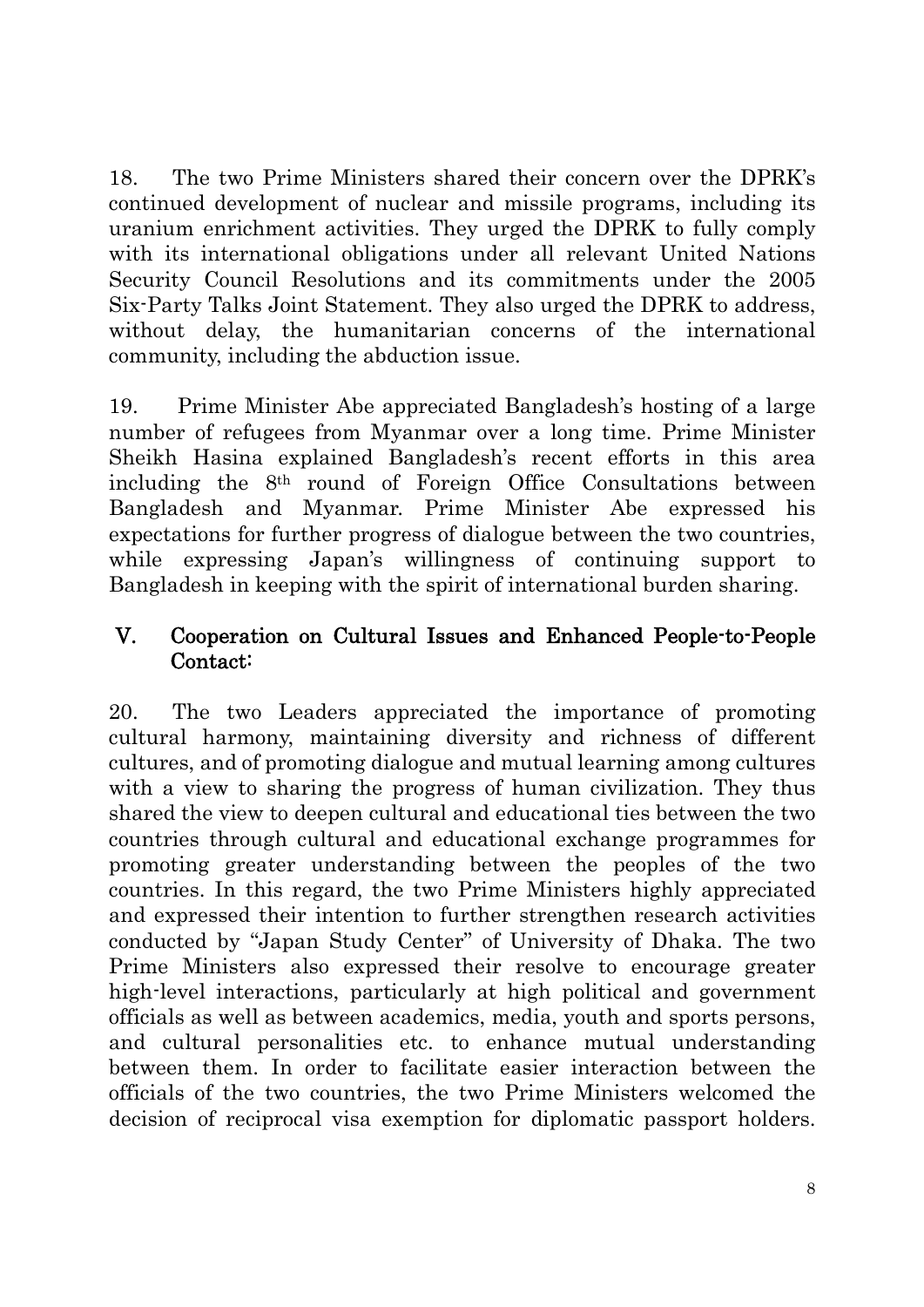They also decided to consider introducing reciprocal relaxation of visa requirements for the holders of official passports.

21. The two Prime Ministers emphasized the need for increased knowledge sharing initiatives through technical cooperation and capacity building between think tanks and research organizations of the two countries. Such cooperation would not only help the governments make well informed policy decisions based on quality analysis and research but also boost private sector investment and cooperation.

22. Prime Minister Sheikh Hasina wished for a very successful preparation for 2020 Tokyo Olympic and Paralympic Games and offered her Government's full support in this regard, including through providing workforce in the construction process. The two Leaders expressed the hope that movement of tourists between the two countries will increase in the coming days, and expected that both public and private sectors of the two countries will cooperate in tourism promotion. Prime Minister Sheikh Hasina informed Prime Minister Abe that a high powered delegation from Bangladesh will visit Japan in late September with a view to resuming direct air connectivity between Bangladesh and Japan.

#### VI. Cooperation on the Issues of Mutual Interests at Regional and International Forums:

23. The two Prime Ministers expressed satisfaction at the existing level of cooperation between the two countries in various regional bodies. Prime Minister Abe appreciated Bangladesh's constructive role and initiatives in promoting regional peace, stability and progress in the region. They reaffirmed their commitment to further enhance and strengthen bilateral cooperation in various regional cooperative frameworks, including the SAARC, ACD, ASEM and ARF, for regional peace, stability and prosperity.

24. Recalling with deep gratitude the support and empathy of the friendly people and the government of Japan during our War of Liberation and in view of Japan's continued and strong support in Bangladesh's development process, and also in the interest of solidarity